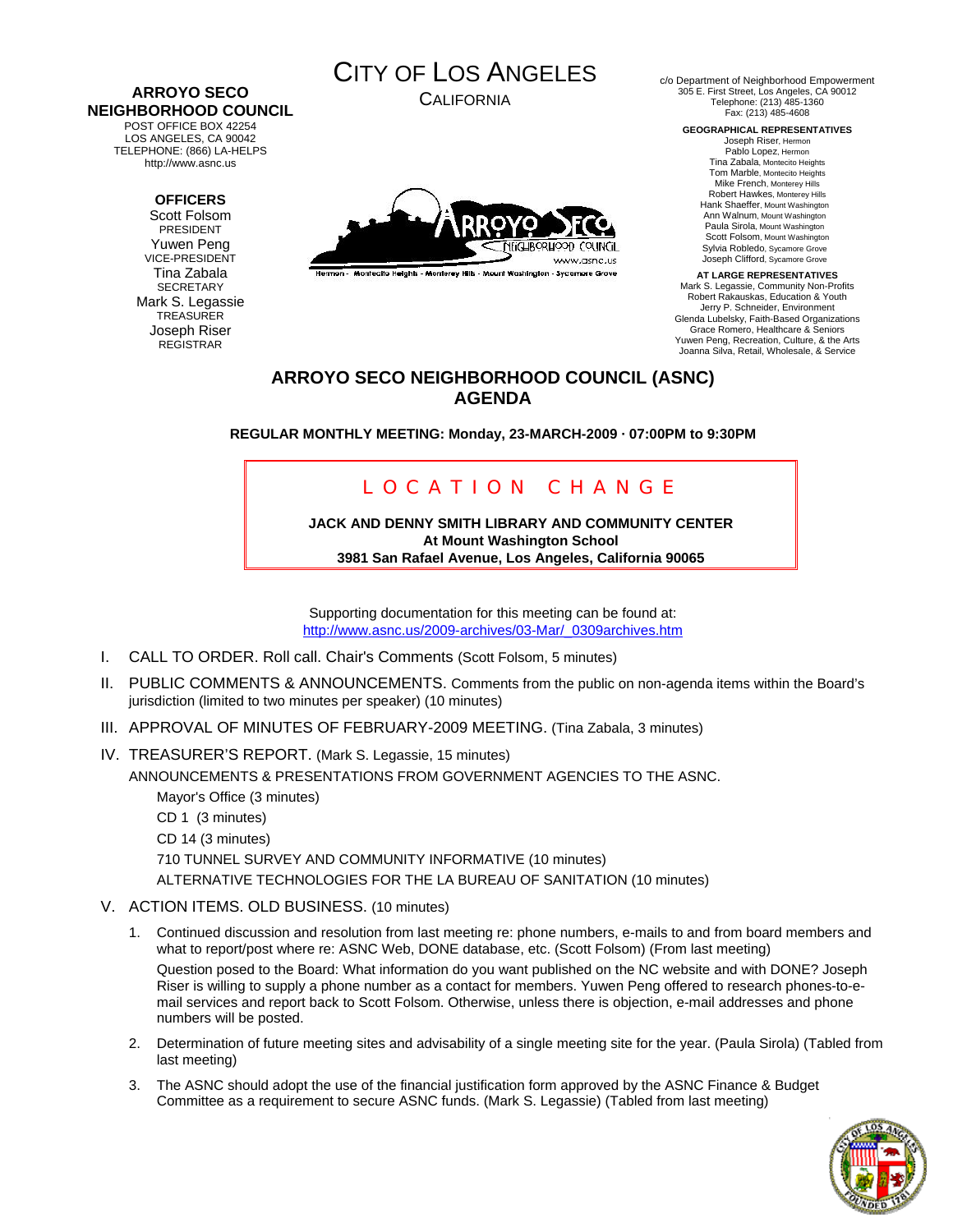## **ARROYO SECO NEIGHBORHOOD COUNCIL (ASNC) AGENDA, Page 2** Monday, 23-MARCH-2009 · 07:00PM to 10:00PM **JACK AND DENNY SMITH LIBRARY AND COMMUNITY CENTER**

- 4. The ASNC should investigate the feasibility and cost, if any, of setting up email aliases for all board members to ensure privacy and to provide uniform, easily remembered email addresses for the community. (Mark S. Legassie) (Tabled from last meeting)
- 5. \$2,500 funding request (Tom Marble on behalf of the Audubon Center at Debs Park)

Since 2004, the Audubon Center at Debs Park has offered several sessions of Summer Day Camp. The goals of the Center's educational programs, including Summer Day Camp, are to:

- Awaken an on-going interest in the local natural world;
- Change our audiences' actions in ways that are more environmentally sensitive; and,
- Nurture our audiences' positive relationship with nature.

Additionally, Summer Day Camp helps young campers develop a sense of place and sensitivity towards the natural world, with the Arroyo Seco as the context for making important connections regarding our cultural and natural history.

This year, the Audubon Center will be presenting three sessions of camp with an anticipated enrollment of 140 campers age 6-12. Center staff focuses recruitment of campers in the communities that surround the park, including, but not limited to, Montecito Heights, Sycamore Grove, Hermon, Monterey Hills, and Mt. Washington.

The support of the Arroyo Seco Neighborhood Council will help defray the costs associated with our offering financial aid to qualifying campers and their families. We respectfully ask for \$2,500 to help us connect the children of northeast Los Angeles with nature.

(Tabled from last meeting with a 10-minute presentation)

#### VI. ACTION ITEMS. NEW BUSINESS. (15 minutes)

- 1. MOTION TO REVISE THE CURRENT ASNC BUDGET BY MOVING \$3,500 FROM STAKEHOLDER COMMUNICATIONS TO COMMUNITY PROJECTS. Rationale: The ASNC has spent to date only \$1500 of the \$10000 budgeted for stakeholder communications, and projections (based on past need) indicate that no more than \$5000 will be needed this fiscal year. In contrast, only \$2800 is available as of Feb 09 for future community projects until our new budget on July 1st. ASNC anticipates community project funding requests exceeding this amount by the end of the fiscal year. Hence, it makes sense to move the remaining \$3,500 funds where they're most needed (community projects). (Mark S. Legassie)
- 2. MOVE TO FORM AN AD HOC ASNC PUBLIC SAFETY COMMITTEE for the purpose of promoting community awareness and projects in the areas of neighborhood watch and emergency preparedness." (Mark S. Legassie)

Rationale: One of the items I promised to stakeholders before elections was to help promote public safety as I previously have done in Hermon (via CERT and Emergency Preparedness). As a result, I would like to volunteer to head a Ad Hoc (but long-term) Public Safety committee. Currently I am helping to start a grass-roots Neighborhood Watch enrollment in order to secure Neighborhood Watch signs for Hermon. Hollenbeck police during our Feb 09 Hermon Safety Cmte meeting revealed that communities with posted NW signs see significant decreases in crime. I would like to spread this initiative to include all 5 ASNC communities, as well as help communities with emergency preparedness and response plans.

#### 3. FILLING VACANCIES ON THE BOARD/ PROCESS AND PROCEDURE (Joseph Riser)

The process involves listing an agenda item, ASAP (March). That serves as our first official notice that we're taking applications (and we can use the candidates' forms for the last election), and that anyone intersted and qualified -- as a stakeholder in that specific community -- can apply and provide a 100-word statement that will be, based on past practice, put out on the Alert, etc. At the same time, a cutoff (in keeping with the cutoff time for the next agenda), can be set. Then it should all be blasted out to broader lists as best we can so we get some candidates -- or else we keep trying month-to-month.

#### ELECTIONS/SPECIAL ELECTIONS

===========================

-- In case of a Board vacancy, the Board shall appoint the individual who received the next highest number of votes at the last election to serve until the next General election. If that individual is unable to assume the Board position, the Board, with the recommendation of the membership from that area, shall appoint a replacement from that area until the next General election. That Special Election at the General (Board) Meeting will be announced one month in advance.

(adopted by Board vote, 10/24/05)



**ARROYO SECO NEIGHBORHOOD COUNCIL** Post Office Box 42254, Los Angeles, Ca90042



Phone (866) LA-HELPS www.asnc.us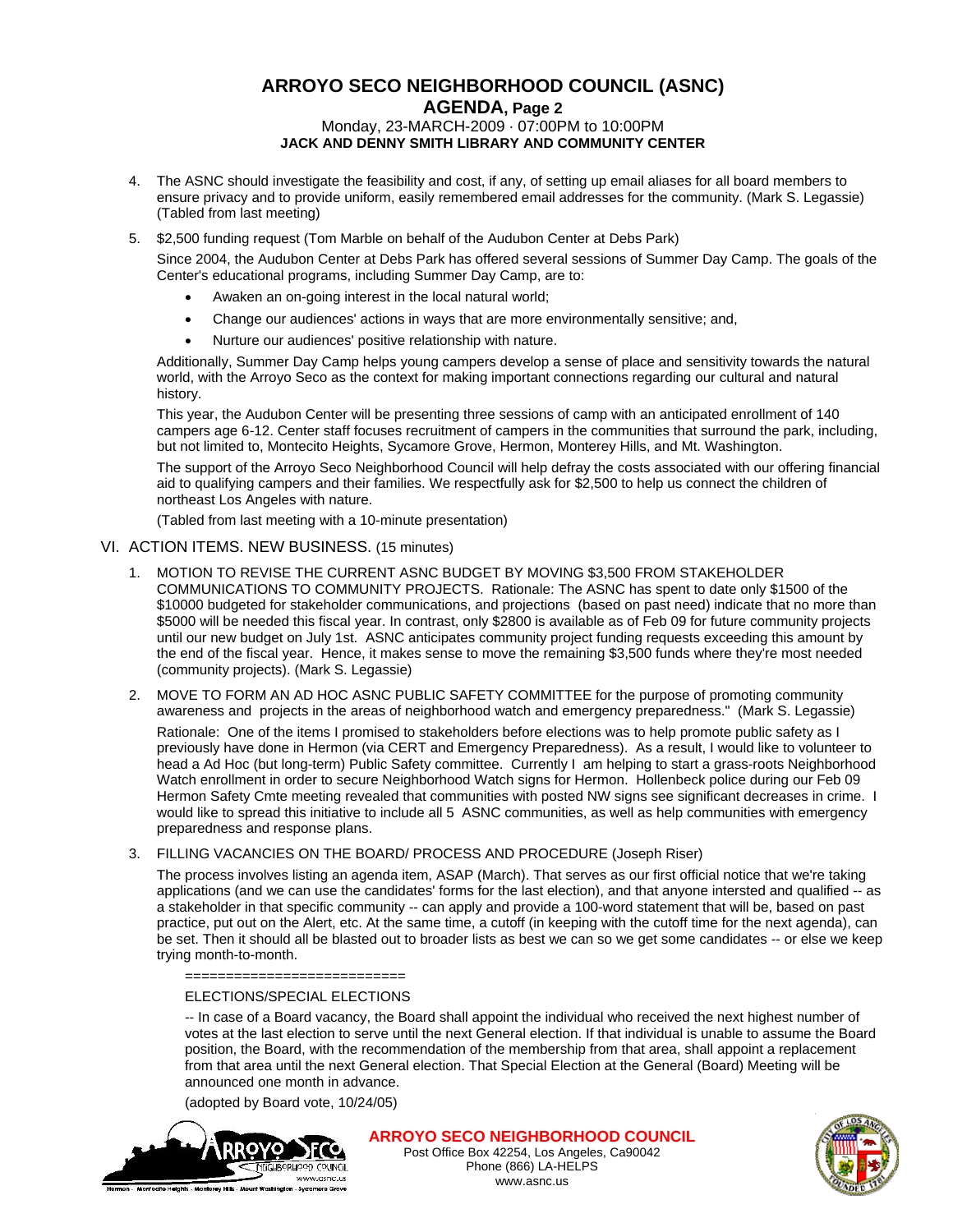## **ARROYO SECO NEIGHBORHOOD COUNCIL (ASNC) AGENDA, Page 3** Monday, 23-MARCH-2009 · 07:00PM to 10:00PM **JACK AND DENNY SMITH LIBRARY AND COMMUNITY CENTER**

4. WATER AT FUTURE ASNC MEETINGS (Paula Sirola - 5 minutes)

I believe it is Joe who has always taken the initiative to make sure that we have water to drink at our ASNC meetings. I thank him for that effort.

I would like to build on that effort and take the plastic out. I'm offering to bring water in a large container and purchase reusable glasses for ASNC meetings.

- 5. That funding be granted to North East Trees in the amount of \$4,000 to care and maintain trees to be installed along the Figueroa Street corridor within the ASNC boundaries. The funding request is for maintenance of 33 trees for a period of one year. The trees and their installation will be funded from another source, however this funding is contingent upon the trees being watered and maintained for one year.NE TREES FUNDING REQUEST - (Jerry Schneider) - Environment - 10 Minutes ).
- 6. AD HOC COMMUNITY GARDEN COMMITTEE: (Paula Sirola 5 Minutes )

I propose forming an ad hoc Community Garden committee whose purpose would be to facilitate coordination amongst interested stakeholders in starting community gardens. This committee would likely interface with HHPNC's Land Use committee since there are much of the available land is in the border area between the two NCs.

- 7. Moved that the ASNC approve request for funding by Montecito Heights CERT for the purchase of First Aid Kits and FRS radios for active Montecito Heights CERT members. (Amount requested: under \$800) (Tom Marble/Tina Zabala)
- 8. Moved that the ASNC Board should create a new line item in the 2009 fiscal budget (ends June 30), taking \$1,900 from the general "Stakeholder Communications" portion and re-allocating it for specific use in "Local Issues Outreach" to pay for broader communications with community stakeholders (direct mailings, flyers, etc), aimed at getting them to attend scheduled Local Issues meetings. The ASNC should also authorize Local Issues chairs and conveners to spend up to \$200 for such purposes in advance of meetings (\$300 for Mount Washington due to its relative size) (Communication and Outreach Standing Committee)
- 9. Request that the ASNC board communicate to LAUSD it's ongoing support for the Los Angeles International Charter High School, in the Hermon community, and ask that LAUSD renew the charter of this important educational institution for the youth of our area. (Joseph Riser)
- 10. In response to a request from D.O.N.E, the ASNC board should identify "exemplary projects" it has funded since certification, and assign someone to create brief reports outlining them, to forward for sharing "with our elected officials so they fully understand the importance of the funding program" (per DONE GM Bong Hwan Kim) -- in response to possible City plans to cut neighborhood council budgets for fiscal year 2010. Suggested projects already identified include: CERT equipment purchases for Hermon community, and/or Lummis Day event (with other NCs). (Joseph Riser)

Guidelines: 1) Limit response to 200 words or less; 2) Include a description of the project and the amount; 3) Explain the tangible and positive difference realized from the use of public funds in your community. Please submit your success stories to BongHwan.Kim@lacity.org by March 31, 2009.

11. In anticipation of being asked to report on neighborhood council status, as a neighboring NC, at the April 7 Board of Neighborhood Commissioners meeting in Glassell Park, the ASNC board should discuss the nature of the content of that report, and assign (1-2?) people to present it that night. Presenters are typically sent a list of prepared questions, shortly before the local meetings. They have been asked what they think is important about their NC's development, to detail the kinds of things council funds have been used for, explain what kind of outreach is taking place -- and whether stakeholder participation is representative of the makeup of the overall community, comment on how "civil" are its meetings, etc. (Joseph Riser)

### VII. COMMITTEE REPORTS. (15 minutes)

- 1. Local Issues.
	- (a) Hermon
	- (b) Montecito Heights
	- (c) Monterey Hills
	- (d) Mount Washington
	- (e) Sycamore Grove



**ARROYO SECO NEIGHBORHOOD COUNCIL**



Post Office Box 42254, Los Angeles, Ca90042 Phone (866) LA-HELPS www.asnc.us